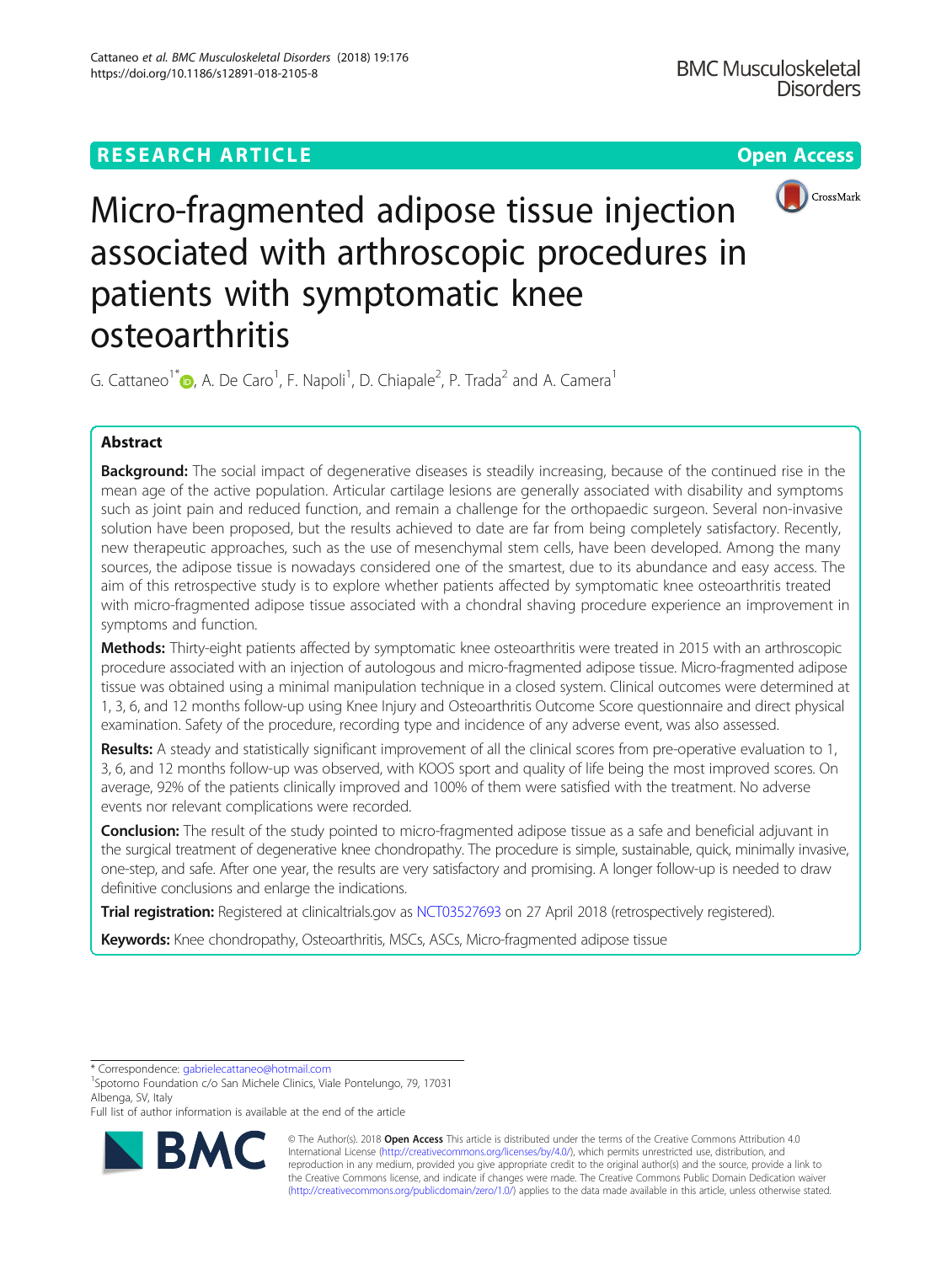## Background

The social impact of degenerative diseases such as articular cartilage pathology is steadily increasing, because of the continued rise in the mean age of the active population. Articular cartilage lesions are generally, but not always, associated with disability and with symptoms such as joint pain and reduced function, and might progress to end-stage osteoarthritis (OA). Varieties of non-invasive solutions for pain relief, improvement in function and disability, and eventually, modification of the progression of severe cartilage lesions and OA, have been proposed with variable success rates  $[1-3]$  $[1-3]$  $[1-3]$  $[1-3]$  $[1-3]$ . Non-surgical treatments, such as physiokinesitherapy, pharmacological treatments (analgesics/anti-inflammatory agents, glucocorticoids, opioids, nonsteroidal anti-inflammatory drugs - NSAIDs), hyaluronic acid (HA) or its derivatives [\[4,](#page-6-0) [5\]](#page-6-0) or platelet-rich plasma (PRP) injections [\[6](#page-6-0), [7\]](#page-6-0), indicated for small or diffused degenerative lesions, temporarily target the symptoms but cannot prevent the degeneration process [[8](#page-6-0)]. Joint-preserving surgical treatments, such as arthroscopic shaving or debridement, laser chondroplasty, and microfractures, provide temporary relief of symptoms, but the clinical findings are highly variable and many authors contraindicated their use for diffused joint degeneration. For these reasons, new therapeutic approaches, such as the use of mesenchymal stem cells (MSCs) have been developed. Through trophic, mitogenic, anti-scarring, anti-apoptotic, immunomodulatory, and anti-microbial actions, produced by a large amount of bioactive elements, growth factors and cytokines, MSCs "sense" and "signal" changes in the microenvironment where they reside [[9,](#page-6-0) [10](#page-6-0)]. Bone marrow and adipose tissue are the most readily available sources of MSCs, and, in this context, the adipose tissue is nowadays considered the smartest due to its abundance, the easy access and the simple isolation procedure [\[11,](#page-6-0) [12\]](#page-6-0). In addition, of the many cell types contained in the adipose tissue, MSCs (ASCs) comprise up to 2%, whereas only 0.02% of cells in bone marrow are MSCs. The use of ASCs, either culture-expanded or obtained by mechanical or enzymatic treatment as stromal vascular fraction (SVF) [\[13](#page-6-0)] have recently created a huge interest in the context of cartilage regeneration and shown promising results [\[14](#page-6-0)–[18\]](#page-6-0). However, the studies published to date used a tissue-engineering approach, involving the use of scaffolds, cells, and growth factors, either alone or in any combination [\[16,](#page-6-0) [19](#page-6-0)–[21\]](#page-6-0). In addition to the large number of processing steps, the high economic burden, and the restrictions associated with cell expansion and extensive manipulation [[22](#page-6-0), [23](#page-6-0)], the results achieved to date are far from being completely satisfactory. Therefore, availability of a minimally manipulated adipose tissue providing in one-step the key elements to support a natural regenerative response would have remarkable clinical relevance [\[24](#page-6-0)]. Based on these considerations, a commercially available technique that intra-operatively provides micro-fragmented and minimally manipulated adipose tissue without expansion or enzymatic treatment [[25](#page-6-0)] was employed in this study. This approach, that has been already shown to be safe and promising in different pathologies [[26](#page-6-0)–[33](#page-6-0)], provides the key elements to support a natural reparative response, that is scaffold (the adipose tissue structure), cells (ASCs), and growth factors (secreted cytokines and chemokines) [\[34\]](#page-6-0). The aim of this retrospective study is to explore whether patients affected by symptomatic knee OA treated with micro-fragmented adipose tissue injection associated with a chondral shaving procedure experience an improvement in symptoms and function.

## **Methods**

## Study population

The retrospective analysis of the patient data was approved by the Regional Ethics Committee of Liguria - Italy (protocol n° 164REG2016, September 22, 2016). No approval for the initial treatment of the patients was required being the procedure standard clinical practice in our Hospital. In 2015, 38 consecutive patients affected by symptomatic knee OA underwent an arthroscopic procedure associated with an injection of autologous and micro-fragmented adipose tissue. The indication for the treatment was knee chondropathy grade > II (ICRS classification), constant pain and failure of conservative treatments (physiokinesitherapy, corticosteroids, HA and/or PRP) for at least 12 months. Contraindications for the treatment were immune-mediated (non-infectious) synovitis, OA Kellgren-Lawrence grade > 3, axial defects > 10°, metabolic disorders and BMI > 40. Pre-operative assessments included standard X-rays, MRI, direct physical examination, Knee Injury and Osteoarthritis Outcome Score (KOOS) questionnaire. Of these 38 patients, 3 subjects were treated with micro-perforations because of a severe chondral damage and where excluded from the global analysis. The remaining 35 underwent a standard chondral shaving procedure [\[35](#page-6-0)]. Those patients having also a meniscal injury no longer repairable (14 patients) underwent an associated meniscectomy to correct the defect.

## Harvesting of the adipose tissue

The lower or the lateral abdomen was chosen as donor site for adipose tissue harvesting. Before harvesting the fat, the site was injected with Klein solution (1 vial adrenaline  $+50 \text{ cm}^3$  mepivacaine 2% in 250 cm<sup>3</sup> saline) using a disposable 17G blunt cannula connected to a luer-lock  $60$ -cm<sup>3</sup> syringe. The fat was then harvested using a 13G blunt cannula, for a fast and a-traumatic suction, connected to a VacLok<sup>®</sup> 20-ml syringe.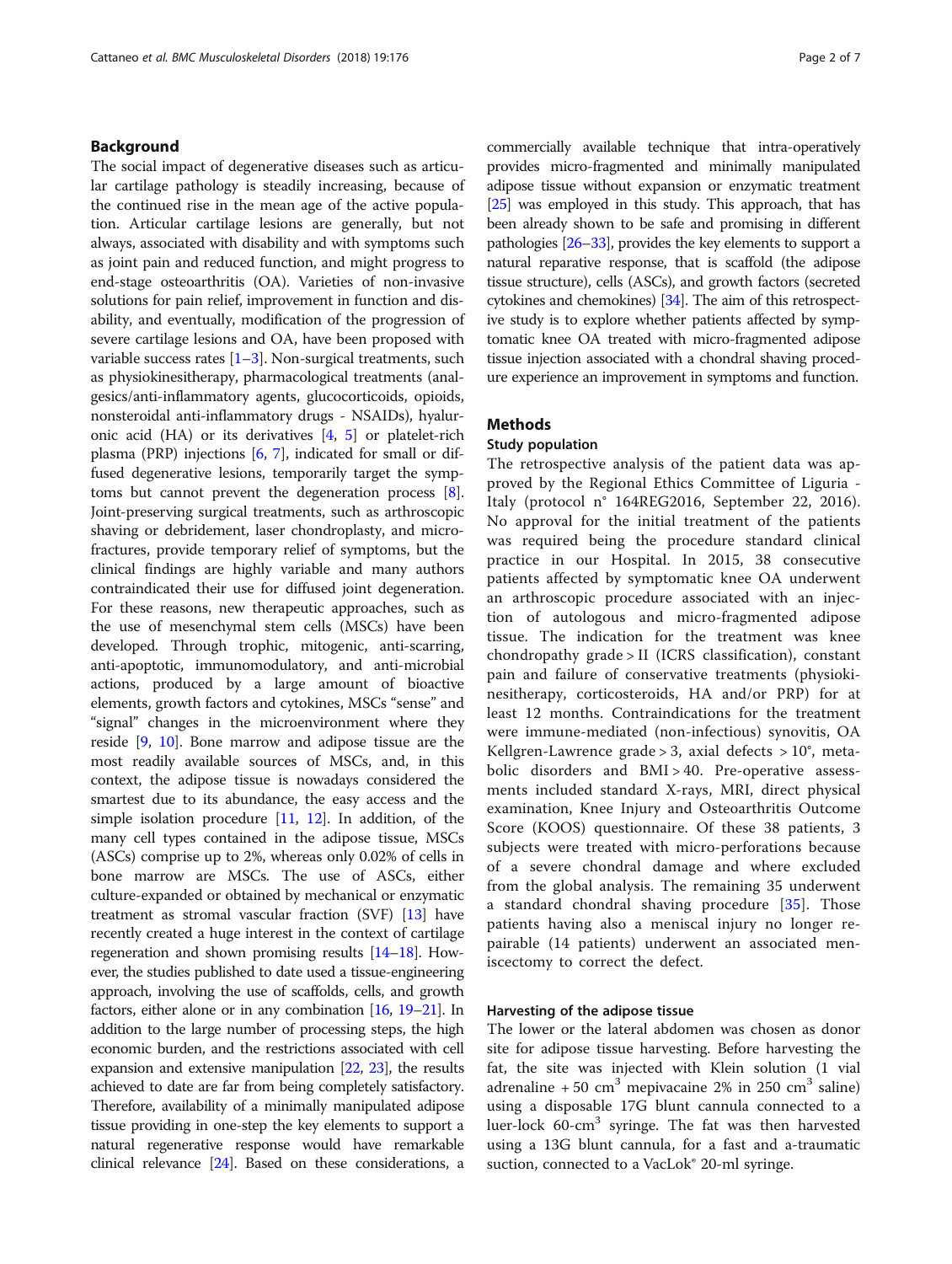## Processing of the adipose tissue with Lipogems® device and injection in the joint

The harvested fat was immediately processed in the Lipogems® processing kit, a disposable device that progressively reduces the size of the adipose tissue clusters while eliminating oily substances and blood residues with pro-inflammatory properties. The entire process, carried out in one surgical step, was performed in complete immersion in physiological solution minimizing any trauma to the cells. The resulting micro-fragmented fat was collected in a 60-cm<sup>3</sup> syringe and positioned for decanting the excess saline solution. The resulting product was then transferred into several  $10$ -cm<sup>3</sup> syringes to be injected in the patient. Micro-fragmented fat  $(10 \text{ cm}^3)$  was injected intra-articular after the arthroscopic procedure (shaving or shaving + meniscectomy).

## Post-op rehabilitation protocol and clinical evaluations

All patients were discharged the day after the procedure with an elastic compression band on the harvesting site, low MW heparin for 3 weeks, 2 weeks of unloading and then full load recovery in the following 7 days. Continuous passive motion from the immediate post-op and active physiokinesitherapy from day 15 post-op.

Standard clinical evaluations at 1, 3, 6, and 12 months post-op included Knee Injury and Osteoarthritis Outcome Score (KOOS) questionnaire and direct physical examination with the evaluation of knee range of motion, patellar subluxation, ability to walk, go up and down the stairs, squatting, muscular strength, stiffness and knee swelling. The Western Ontario and McMaster Universities Osteoarthritis Index (WOMAC) was calculated from the KOOS.

#### Safety assessment

Safety was assessed by evaluating local adverse events, such as infections, fever, and excessive swelling of the knee at 1, 3, 6, and 12 months post-op.

## Statistical analysis

To guarantee standard operating procedures, all the patients were operated by the same surgeon (GC) and the clinical evaluations at any follow-up time were performed by the same surgeon assisted by another surgeon. Considering the relatively small sample size, results are expressed as the mean and standard deviation. For statistical comparisons, the chi-squared test for all categorical data, Student's t-test for unpaired groups for parametric data, and Mann-Whitney test for non-parametric data (calculated with the Kolmogorov-Smirnoff normality test) were used (GraphPad Prism v5.0, La Jolla, USA). A  $p < 0.05$  was considered statistically significant. A  $p < 0.1$  is reported as a tendency.

## Results

Due to the differences in the surgical procedure, the patients that underwent the corrective meniscectomy were analysed separately and indicated in the text with the code "SM"; patients that underwent the chondral shaving only are indicated with the code "SH". Background data of the two sub-populations included in the study are reported in Table 1.

The analysis of the SH category data revealed a steady and statistically significant improvement of all the clinical scores from pre-operative evaluation to 1, 3, 6, and 12 months follow-up (Fig. [1a](#page-3-0)). At 12 months, the average improvement in KOOS compared to pre-operative condition was 29 in symptoms  $(p < 0.0001)$ , 36 in pain  $(p < 0.0001)$ , 37 in function in daily living  $(p < 0.0001)$ , 51

Table 1 Characteristics of the 2 study populations

|                                             | SH group        | MS group        |  |
|---------------------------------------------|-----------------|-----------------|--|
| Age                                         |                 |                 |  |
| Mean                                        | 53 y.o.         | 55 y.o.         |  |
| SD                                          | 12              | 11              |  |
| Gender                                      |                 |                 |  |
| M                                           | 13 (62%)        | 8 (57%)         |  |
| F                                           | 8 (38%)         | 6 (43%)         |  |
| BMI                                         |                 |                 |  |
| Mean                                        | 27              | 27              |  |
| SD                                          | $\overline{4}$  | 4               |  |
| Smoke                                       |                 |                 |  |
| Smokers/Former                              | 8 (38%)         | 5 (36%)         |  |
| Non Smokers                                 | 13 (62%)        | 9 (64%)         |  |
| Grade Chondropathy<br>(ICRS classification) |                 |                 |  |
| Ш                                           | 5 (24%)         | 2 (14%)         |  |
| $\mathbf{III}$                              | 8 (38%)         | 7 (50%)         |  |
| IV                                          | 8 (38%)         | 5 (36%)         |  |
| Grade OA<br>(Kellgren Lawrence)             |                 |                 |  |
| 1                                           | 8 (38%)         | 1(7%)           |  |
| $\overline{2}$                              | 4 (19%)         | 2 (14%)         |  |
| $\overline{3}$                              | 9 (43%)         | 11 (79%)        |  |
| Site of Lesion                              |                 |                 |  |
| FC                                          | 10 (48%)        | 11 (79%)        |  |
| PF                                          | 3 (14%)         | 3(21%)          |  |
| TP                                          | 8 (38%)         |                 |  |
| Type of Lesion                              |                 |                 |  |
| Diffused                                    | 16 (76%)        | 11 (79%)        |  |
| Focal - mean size                           | 5 (24%) - 10 mm | 3 (21%) - 14 mm |  |
| Surgery                                     | <b>SH</b>       | <b>SM</b>       |  |

SD standard deviation, FC femoral condyle, PF patellofemoral, TP tibial plateau, SH chondral shaving, SM chondral shaving + meniscectomy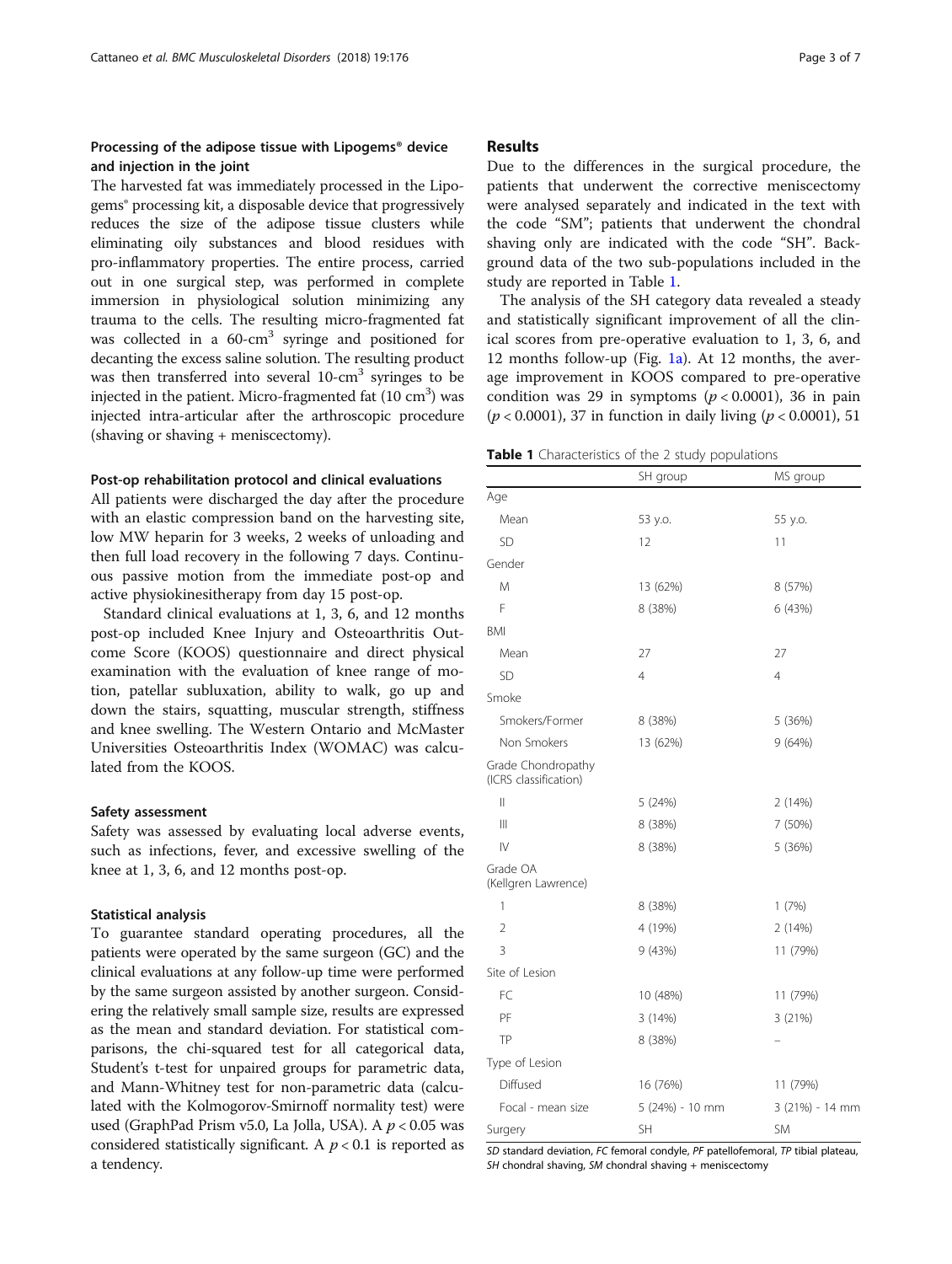<span id="page-3-0"></span>

in sport ( $p < 0.0001$ ) and 54 in the quality of life ( $p <$ 0.0001). Statistically significant differences  $(p < 0.0001)$ between pre-treatment and follow-up values were found also for the total WOMAC scores. In details, pain, stiffness and functional limitation decreased from an average of 43 at baseline to 30 at 1 month, 24 at 3 months, 18 at 6 months, and 8 at 12 months (Fig. 1b). The physical examination at 6 months revealed that the majority of the patients entered in the category "normal" and, at 12 months, no patients were in the category "symptomatic" except for one patient in squatting (see Table [2](#page-4-0) for comparison with the pre-operative condition).

Results of the SM population appeared slightly different, with a steady and statistically significant improvement of all the clinical scores until the 6 months follow-up followed by a slight, but not statistically significant, decrease at 12 months (Fig. [2a\)](#page-4-0). At 12 months, the average improvement in KOOS compared to pre-operative condition was 17 in symptoms ( $p = 0.014$ ), 12 in pain ( $p =$ 0.183), 16 in function in daily living ( $p = 0.027$ ), 24 in sport  $(p = 0.014)$  and 26 in the quality of life  $(p = 0.002)$ . The same trend was found between pre-treatment and follow-up values for the total WOMAC scores ( $p <$ 0.0001). In details, pain, stiffness and functional limitation decreased from an average of 40 at baseline to 24 at 1 month, 20 at 3 months, 17 at 6 months, and 24 at 12 months (Fig. [2b](#page-4-0)). The physical examination at 6 months revealed that the majority of the patients entered in the category "normal" and, at 12 months, no patients were in the category "symptomatic" except for one patient in walking and two patients in squatting (see Table [2](#page-4-0) for comparison with pre-operative condition). The comparison of the two populations revealed that SM patients improved less, but still a lot, compared to SH patients ( $\Delta$ 

t12-t0 KOOS symptoms 17 vs. 29 [p≅0.05], pain 12 vs. 36  $[p < 0.05]$ , function in daily living 16 vs. 37  $[p < 0.05]$ , sport 24 vs. 51  $[p < 0.05]$ , and quality of life 26 vs. 54  $[p < 0.01]$ ). Interestingly, despite this finding, the Student's t-test revealed that, besides the meniscectomy, other parameters such as age, sex, type and grade of chondropathy affect specific outcomes at different time points. Due to the small number of patients, this analysis has been performed on the whole population (35 patients). At 1 month, women and patients under 55 years old showed better improvements in the KOOS sport compared to men and elderly patients respectively (31% women vs. 14% men [p  $\langle 0.05 \rangle$  and 30% patients  $\langle 55 \rangle$  y.o. vs. 9% patients  $> 55 \rangle$  y.o.  $[p < 0.01]$ ). At 3 months, patients with a chondropathy of grade IV showed higher improvements in the KOOS quality of life compared to patients with a grade II-III (51% grade IV vs. 31% grade II-III,  $p \approx 0.05$ ). In addition, patients with a femoral condyle chondropathy showed better improvements in the KOOS pain compared to patients affected by a patellofemoral chondropathy (31% femoral condyle vs. 11% patellofemoral,  $p \approx 0.05$ ). At 6 months, patients under 55 years old showed better improvements in the KOOS sport compared to elderly patients (41% vs. 23% respectively,  $p < 0.05$ ). At 12 months, only the surgical procedure (meniscectomy), as already shown, affects the outcomes. Considering the improvement between the pre-operative scores and the last follow up at 12 months, females showed better improvements in KOOS functional score with respect to males (tendency,  $p = 0.077$ ).

Interestingly, the degree of OA does not significantly affect the outcomes.

On average, 92% of the SH patients and 74% of the SM patients clinically improved (Table [3\)](#page-5-0) and 100% of them were satisfied with the treatment.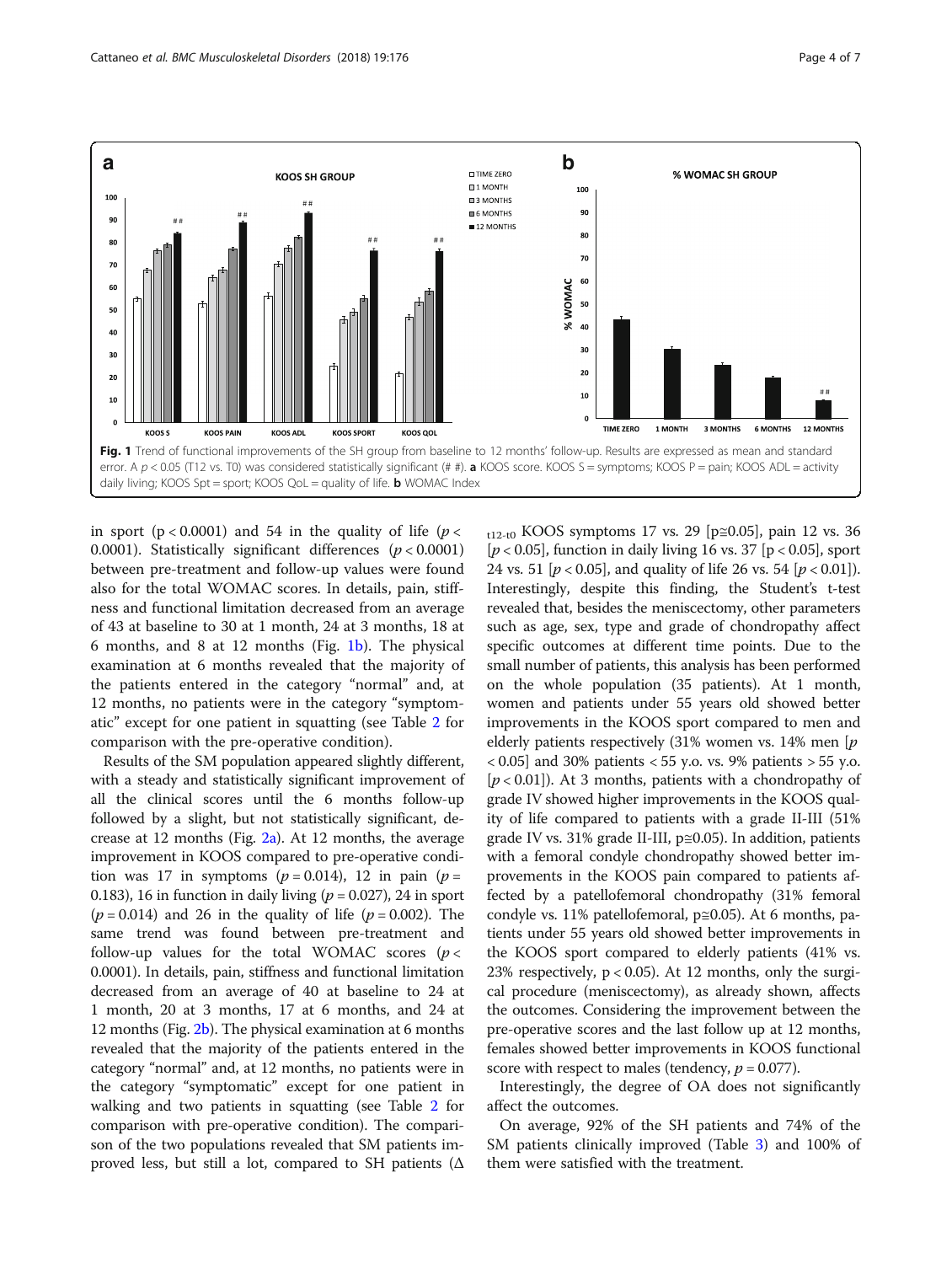|             | <b>ROM</b> | PAT SUBLUX | Walking | Stairs | Squatting | Strength | <b>Stiffness</b> | Swelling |
|-------------|------------|------------|---------|--------|-----------|----------|------------------|----------|
| SH          |            |            |         |        |           |          |                  |          |
| Pre-op      |            |            |         |        |           |          |                  |          |
| $\mathbb N$ | 43%        | 86%        | 76%     | 71%    | 5%        | 90%      | 95%              | 57%      |
| S           | 57%        | 14%        | 24%     | 29%    | 95%       | 10%      | 5%               | 43%      |
| 6 months    |            |            |         |        |           |          |                  |          |
| $\mathbb N$ | 100%       | 100%       | 100%    | 100%   | 71%       | 100%     | 100%             | 100%     |
| S           | 0%         | 0%         | 0%      | 0%     | 29%       | 0%       | 0%               | $0\%$    |
| 12 months   |            |            |         |        |           |          |                  |          |
| $\mathbb N$ | 100%       | 100%       | 100%    | 100%   | 95%       | 100%     | 100%             | 100%     |
| S           | 0%         | 0%         | 0%      | 0%     | 5%        | 0%       | 0%               | 0%       |
| <b>MS</b>   |            |            |         |        |           |          |                  |          |
| Pre-op      |            |            |         |        |           |          |                  |          |
| $\hbox{N}$  | 36%        | 100%       | 86%     | 43%    | 0%        | 100%     | 100%             | 36%      |
| S           | 64%        | 0%         | 14%     | 57%    | 100%      | 0%       | 0%               | 64%      |
| 6 months    |            |            |         |        |           |          |                  |          |
| $\mathbb N$ | 100%       | 100%       | 100%    | 92%    | 77%       | 100%     | 100%             | 100%     |
| S           | 0%         | 0%         | 0%      | 8%     | 23%       | 0%       | 0%               | 0%       |
| 12 months   |            |            |         |        |           |          |                  |          |
| $\mathbb N$ | 100%       | 100%       | 93%     | 100%   | 86%       | 100%     | 100%             | 100%     |
| S           | 0%         | 0%         | 7%      | 0%     | 14%       | 0%       | 0%               | 0%       |

<span id="page-4-0"></span>Table 2 Knee objective evaluation – summary of the results

N normal, S symptomatic, ROM range of motion, PAT SUBLUX patellar subluxation

No adverse events or complications were observed throughout the follow-up period, apart from one case of a temporary and small subcutaneous hematoma that did not require any additional treatment. For the sake of comprehensiveness, we report also the exceptional outcomes of the three patients (ICRS grade III-IV) that underwent the micro-perforations associated with micro-fragmented adipose tissue injection (data not shown). At 12 months, the average improvement for KOOS was 46 in symptoms  $(p < 0.0001)$ , 48 in pain  $(p < 0.0001)$ , 41 in function in daily living ( $p < 0.0001$ ), 28 in sport ( $p < 0.0001$ ) and 25 in the quality of life ( $p < 0.0001$ ). Statistically significant differences ( $p < 0.0001$ ) between pre-treatment and follow-up values were found also for the total WOMAC scores

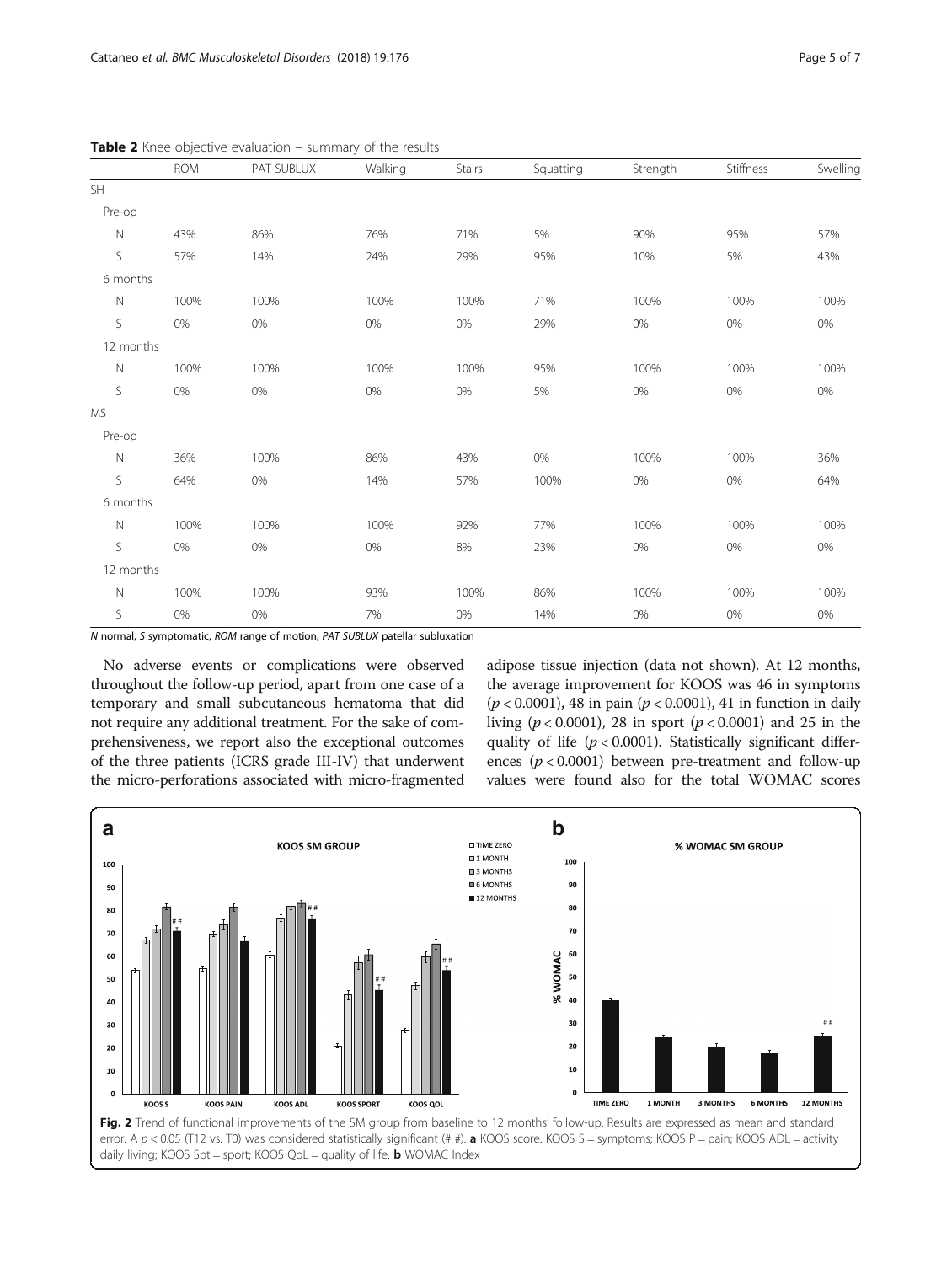|                     | $\triangle$ KOOS s | $\triangle$ KOOS_p | $\triangle$ KOOS_adl | $\triangle$ KOOS_spt | $\triangle$ KOOS_QoL | $\Delta$ WOMAC |
|---------------------|--------------------|--------------------|----------------------|----------------------|----------------------|----------------|
| <b>SH</b>           |                    |                    |                      |                      |                      |                |
| Mean                | 29                 | 36                 | 37                   | 51                   | 54                   | $-36$          |
| <b>SE</b>           | 1.11               | 1.45               | 1.31                 | 1.73                 | 1.32                 | 1.31           |
| % improved patients | 90%                | 86%                | 95%                  | 90%                  | 95%                  | 95%            |
| <b>SM</b>           |                    |                    |                      |                      |                      |                |
| Mean                | 17                 | 12                 | 16                   | 24                   | 26                   | $-15$          |
| <b>SE</b>           | 2.2                | 2.4                | 1.7                  | 2.7                  | 1.7                  | 1.8            |
| % improved patients | 64%                | 57%                | 86%                  | 71%                  | 86%                  | 79%            |

## <span id="page-5-0"></span>Table 3 Summary of the results

Data are expressed as mean  $\Delta$  (t<sub>12</sub>-t<sub>0</sub>) and standard error (SE)

SH chondral shaving, SM chondral shaving + meniscectomy, s symptoms, p pain, adl function in daily living, spt sport, QoL quality of life

where the pain, stiffness and functional limitation decreased from 56 at baseline to 12 at 12 months follow-up.

## **Discussion**

This study retrospectively analysed the safety and potential benefits of using autologous and micro-fragmented adipose tissue as adjuvant in the surgical treatment of degenerative knee chondropathy. The results demonstrated that, when associated with a shaving procedure, it improves symptoms and function at least until 1-year follow-up, with a trend of steady increase during time. Indeed, a constant and statistically significant improvement of all the clinical scores was observed from pre-op evaluation to the 1, 3, 6, and 12 months follow-up with KOOS sport and quality of life being the most improved scores.

Articular cartilage lesions and degenerations, generally associated with disability and symptoms such as joint pain and reduced function, are hard to treat and remain challenging. Current pharmacologic interventions only temporarily reduce pain and symptoms, but no proven disease-modifying therapy is available [[1\]](#page-6-0). Non-surgical treatments, such as HA or PRP injections target the symptoms but cannot inhibit the degeneration process. Joint-preserving surgical treatments, such as arthroscopic shaving, debridement, laser chondroplasty, and microfractures, provide temporary relief of symptoms, but for the diffused degenerative pathology or chondropathies at the initial stage are contraindicated by many authors. In these cases, regenerative medicine, and, in particular, the use of progenitor cells is preferable. Indeed, besides their multipotency, these cells secrete a variety of bioactive molecules that act in a paracrine manner to prime and sustain angiogenic, anti-fibrotic, anti-apoptotic, anti-microbial and immunomodulatory responses in the target tissue [\[9](#page-6-0), [11,](#page-6-0) [36\]](#page-6-0).

A very important finding of this study, in addition to the constant improvement of all the clinical scores from baseline evaluation to the 1, 3, 6, and 12 months

follow-up, is that no patient worsened compared to the pre-operative condition or underwent additional treatments. Noteworthy, patients who declared to be very active in sport still improved, demonstrating that also high functional demands benefit from the treatment (data not shown). The meniscectomy did not substantially affected the outcomes that were, anyway, very positive, with an average improvements of all the KOOS scores of 20 points and a physical examination positive for all the patients except for 2 in squatting. This is a very important finding, considering reported data showing that meniscectomy in the long term has been shown both experimentally and clinically to exacerbate the osteoarthritic condition [[1\]](#page-6-0). The observed decrease in the scores from 6 to 12 months, although not statistically significant, can be explained by a loss of the functional unit "meniscus" in terms of knee stability leading to a progressive chondral damage. Nevertheless, the MRI at 12 months revealed no signs of bone edema in the treated compartments as index of severe chondral damage. The main limitation of the study is the lack of a control group that does not allow for any definitive conclusion about micro-fragmented adipose tissue effect. Nevertheless, we believe that this approach is very promising since, in our experience, standard chondral shaving did not allow for satisfactory results so far.

## Conclusion

The results of this study show the safety and potential benefits of using autologous, micro-fragmented and minimally manipulated adipose tissue injection associated with the arthroscopic chondral shaving for the treatment of diffused knee chondropathy. The procedure is simple, sustainable, quick, minimally invasive, one-step, and safe. After one year, the results are very satisfactory and promising. A longer follow-up and a randomized controlled study on a big number of patients is needed to draw definitive conclusions and enlarge the indications.